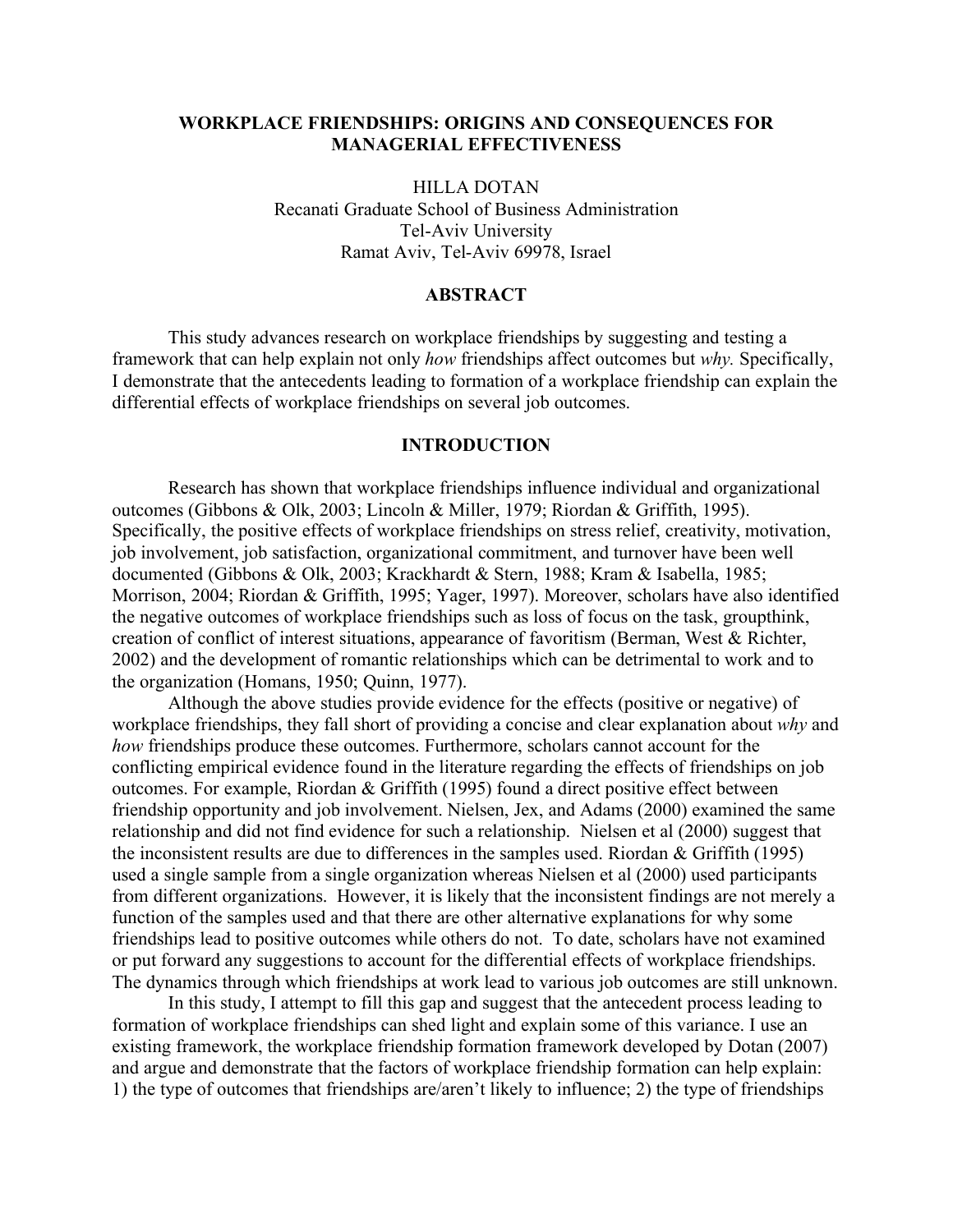that are likely to lead to positive outcomes; 3) the type of friendships that are likely to have detrimental effects on outcomes as well as: 4) *why* friendships lead to different job outcomes.

# **THEORETICAL FRAMEWORK**

#### **Workplace Friendship Formation Framework**

In her study of the formation of workplace friendships, Dotan (2007) identified six main reasons as to why individuals form friendships at work; namely: 1) Work Safety/Trust; 2) Missing Role; 3) Sanity Check; and 4) Work-values/Life-interests Similarity (WVLI); 5) Proximity, and 6) Instrumentality. Generally, Work Safety/Trust is a factor of friendship formation that is affective or emotional in nature. It is based on an internal feeling of safety and trust with regard to work-related issues/experiences and motivates an individual to pursue a friendship relationship with the given coworker for this reason. Missing Role is a factor of workplace friendship formation that is also affective in nature and suggests that "individuals are likely to form friendships with others who are potential substitutes or resemble some important person or role-model in their life: a mother or father figure, a son, a sister or even themselves at some past stage" (Dotan, 2007: 25). Sanity Check is factor of formation that is cognitive in nature and suggests that individuals will likely form a friendship with a coworker to gain reassurance for the way they are thinking; to gain cognitive confirmation or validation for a particular point of view and regain a feeling of competence. WVLI Similarity is a "relational" based factor of formation since it is based on the characteristics of the dyad rather than the individual. It suggests that individuals who share similar work values and/or life interests are likely to become friends at work. Instrumentality is a factor of workplace friendship formation which is inherently instrumental in nature. It suggests that individuals have career-related instrumental motivations such as a promotion, career advancement or a bonus and pursue a friendship relationship with a given co-worker with the hope of gaining such rewards. Proximity is a situation-based factor of friendship formation and suggests that individuals who are in close physical propinquity are likely to form a friendship relationship.

Dotan (2007) distinguishes the above six factors along ten dimensions that help clarify the theoretical distinction among them. (See Table 3 in Dotan (2007) study for more details about the factors and their dimensions). One of the dimensions she focuses on is whether the factors are "Motivational" or "Facilitating". Motivational factors suggest that the individuals were motivated to pursue the friendship (for cognitive, affective or instrumental reasons) and hence, the friendship was sought purposely and did not simply happen by chance. Of the six factors the following are motivational: Sanity Check (cognitive), Missing Role (affective), Work Safety/Trust (affective), and Instrumentality (instrumental). Facilitating factors suggest that a stimulant external to the individual precipitated the formation of the relationship. The two factors that are facilitating are: Proximity and WVLI Similarity.

If individuals indeed form friendships at work for such distinct reasons, is it possible that such reasons could help explain why friendships affect outcomes differently? Do friendships that were formed on the basis of motivational factors have stronger effects on outcomes than friendships that were formed as a result of facilitating factors? Is it possible that performance and commitment to the organization varies according to the reason that stimulated initiation of the friendship? For example, does the fact that John became friends with Anne because of stimulant X make him more or less committed to the organization than Robert who became friends with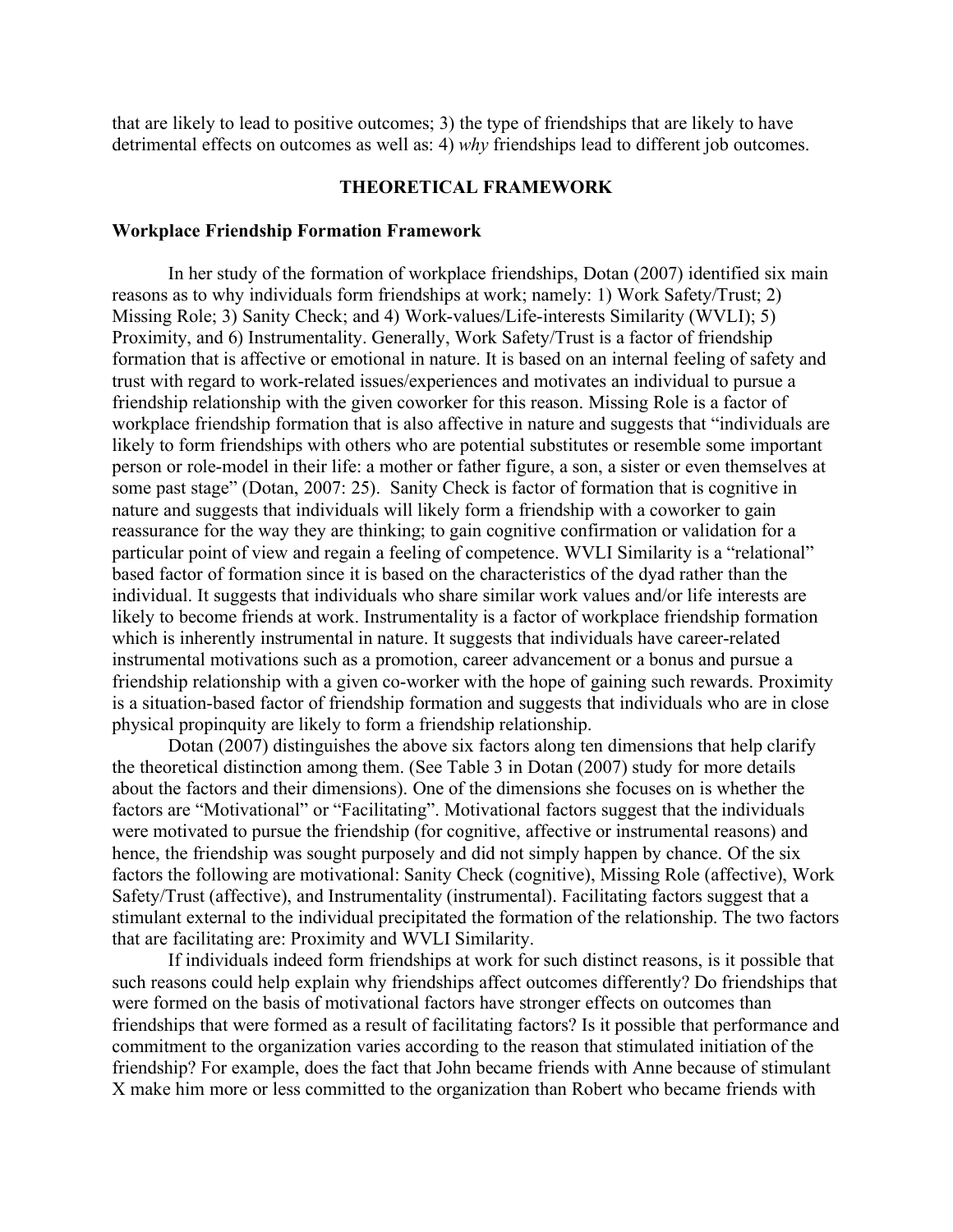Jason for stimulant Z? Is a person who formed a friendship at work for instrumental reasons (Instrumentality) more likely to leave the organization than a person who formed a friendship on the basis of affect (Missing Role)? To my knowledge, no one has empirically tested such relationships. To date, no one has examined whether the origins of a workplace friendship (or the reason why it was formed) influences the progression of the friendship and subsequently its effects. Consequently, as a first step at uncovering some of the 'black box" through which friendships affect outcomes, I will focus on the antecedents of friendship formation to suggest ways in which workplace friendships affect several job outcomes. Given that Dotan (2007) is the only available framework of the formation of friendships at work, I utilize this framework (and the measure that she developed) to examine the relationship between the six factors of formation and seven job outcomes.

#### **The Job Outcomes**

The most common job outcomes that have been examined in relation to workplace friendships are job involvement, job satisfaction, organizational commitment, turnover intentions (Morrison, 2004; Nielsen et al, 2000; Riorden & Griffith, 1995) and absenteeism (Berman et al, 2002; Yager, 1997). The effect of workplace friendships on performance received much less attention; however, it has been studied in relation to friendship group effectiveness (Jehn & Shah, 1997; Shah & Jehn, 1993). I will therefore investigate the relationship between the factors of friendship formation and the above outcomes. Additionally, although the effect of friendships on organizational citizenship behavior (OCB) has not been examined directly, OCB includes citizenship behaviors towards others (OCBO). It is likely that individuals who have friends at work will exert such behaviors toward them and so I will examine this job outcome as well.

In summary, in this Study, I will investigate the direct effect of each of the six factors of friendship formation on job involvement, job satisfaction, organizational commitment, organizational citizenship behavior, performance, turnover, and absenteeism. Additionally, since previous research has also documented indirect effects between workplace friendships and performance (Jehn & Shah, 1997) and workplace friendships and turnover intentions (Riordan & Griffith, 1995; Tett & Meyer, 1993) I will also investigate such indirect effects. I will investigate whether job involvement, organizational commitment, job satisfaction and organizational citizenship behavior mediate the relationship between the factors of workplace friendship formation and the outcomes: performance, turnover, and absenteeism.

#### **SAMPLE & METHODS**

## **Sample**

The participants for this study include employees of a very diverse set of US business organizations ranging from department stores to chemical organizations and financial firms, varying in size and industry. A private professional company that specializes in online survey administration was utilized to distribute an online survey to participants who were randomly sampled from a pool of 20,000 US adults who had previously expressed interest in participating in the company's research projects. Subjects were compensated by the company for their participation in the form of "survey cash". The criteria for participation were that the subjects were between the ages 18 and 65 and that they were currently working a minimum of 20 hours a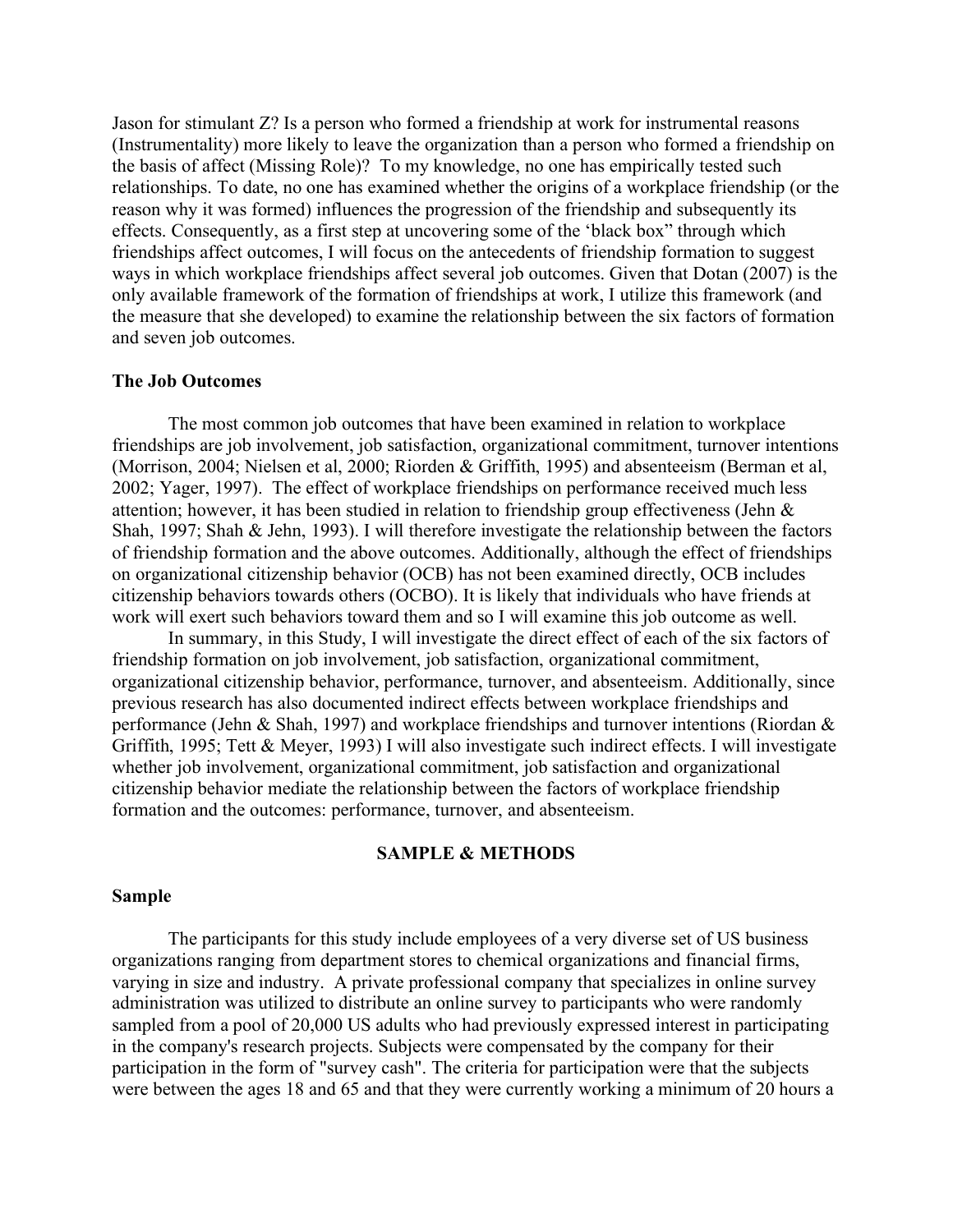week in the same organization. The second criteria was based on the rationale that friendships take time to form (Fehr, 1996) and individuals will more likely form friendships at work if they spend much time there. 2088 individuals expressed interest in participating in the survey, but only 1057 (50.6%) qualified to participate given the above criteria. All 1057 participants completed the entire survey given that the survey was set up in such a way that participants could not move on to the next question without completing the current question, and only fully completed surveys were eligible to participate.

### **Data Collection & Survey**

Data collection for this study was divided into three parts collected at the same time in the fall of 2006 via an online survey. For Part I, participants were questioned about the formation of their closest workplace friendship (IV).The workplace friendship formation measure developed by Dotan (2007) was utilized for this purpose. Specifically, participants were asked a series of closed-ended questions regarding a relationship that had changed from a co-worker to a friend. For the purposes of this study, a 'friend' is someone whom the individual identifies as such (Gibbons & Olk, 2003; Krackhardt & Stern, 1988). Nevertheless, since researchers have shown that the closest friendship has the most influence on the individual in terms of influencing job attitudes and outcomes (Haythornthwaite & Wellman, 1998; Krackhardt & Porter, 1985), participants were asked to discuss the closest friendship. In Part II of the survey, participants answered a number of survey questions regarding their job involvement (Kanungo, 1979), job satisfaction (Hackman & Oldham, 1974) organizational commitment (Mowday, Steers & Porter, 1979), organizational citizenship behavior (Williams & Anderson ,1991), turnover intensions (Seashore, Lawler, Mirvis & Cammann, 1982), absenteeism, and performance (Robinson, 1996). In the final part, Part III, data was collected on each participant's age, gender, marital status, hierarchy status, organizational size, tenure, expectation to stay, and personality (Controls).

## **Data Analyses**

The relationship between each of the six factors of formation and the outcomes was tested using several Ordinary Least Squares (OLS) regression analyses. To examine the mediation model, I used the criteria suggested by Baron and Kenny (1986) and produced several regression models to examine the direct, indirect, and mediation effects. As a 'formal' test to examine the significance of indirect effects, I used the Sobel test (Sobel, 1982). Wald tests were conducted when necessary to test the significance of the increment in  $\mathbb{R}^2$ .

#### **RESULTS**

#### **Results of the Direct Effects**

*Job Involvement***.** The Missing Role and Instrumentality factors of formation were each significantly positively related to job involvement. The standardized beta coefficients were 0.143, 0.119 respectively. No other factor was significantly related to job involvement.

*Organizational Commitment*. Work Safety/Trust and Instrumentality were positively significantly related to organizational commitment (with beta's =0.143, 0.098 respectively). No other factor was significantly related to organizational commitment.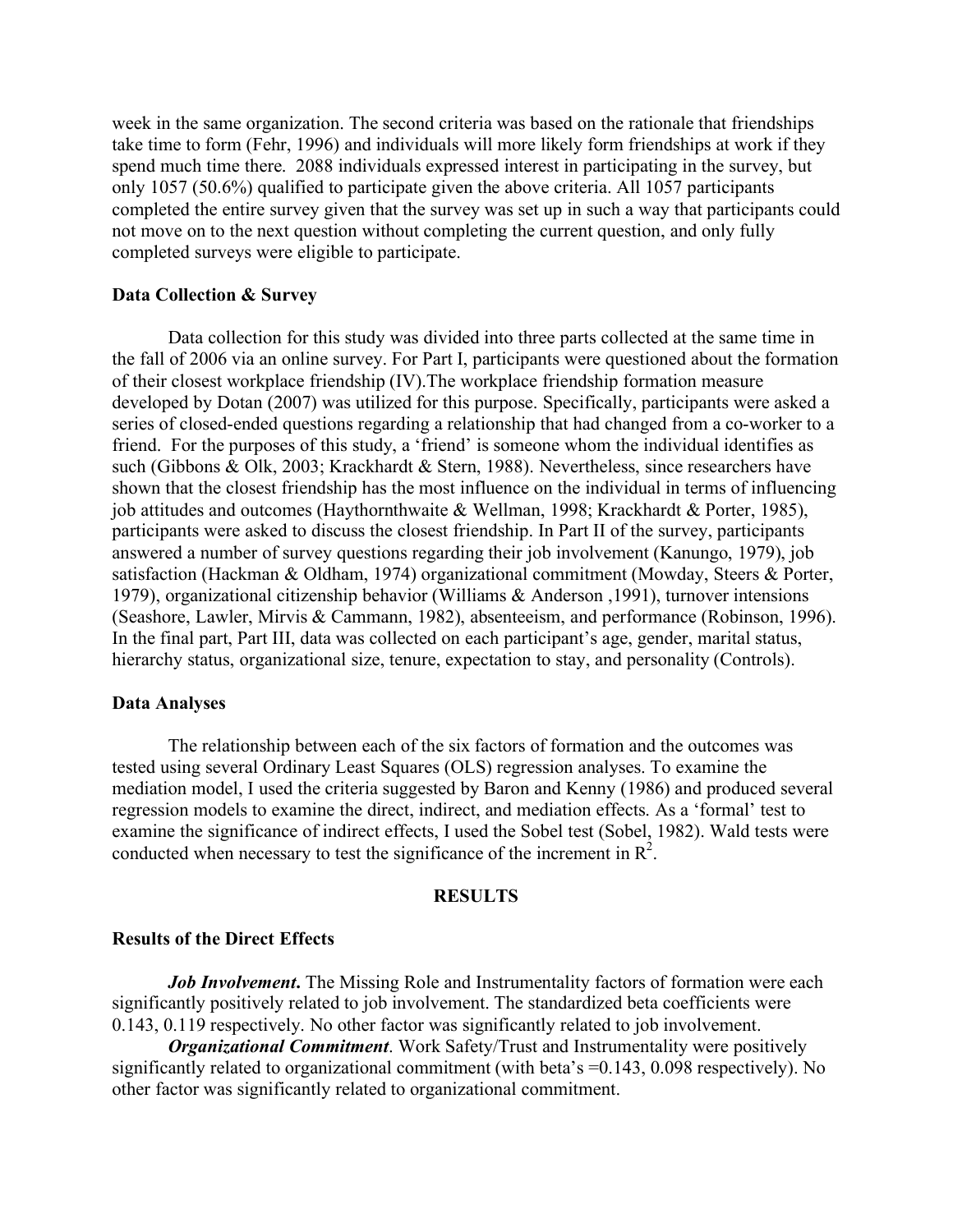*Job Satisfaction*. The results show that three out of the six factors of formation were significant namely, Sanity Check, Work Safety/Trust, and Missing Role. Although all three were significant, Sanity Check has the strongest effect on job satisfaction in comparison to the other two factors, as indicated with a beta almost twice as large as the former two (0.154, 0.094, -0.089 respectively). Missing Role is negatively associated with job satisfaction.

*Organizational Citizenship Behavior.* Four of the six factors were significant (Proximity, Instrumentality, Work Safety/Trust, and Missing Role); however, only two of the four, namely, Proximity and Work Safety/Trust were positively associated with OCB (with β=0.071, β= 0.131 respectively). Both Instrumentality and Missing Role were negatively associated with OCB (β= - 0.102,  $\beta$ = -0.101 respectively).

*Performance*. The results show a significant negative relationship between Sanity Check and Performance ( $\beta$ = -0.106). Proximity, and Work Safety/Trust were each positively significantly related to performance ( $\beta$ = 0.082, and  $\beta$ = 0.119 respectively).

*Turnover.* The factors of formation that had a significant relationship with turnover are Instrumentality and Work Safety/Trust (with beta coefficients:  $\beta$ =0.078 and  $\beta$ = -0.098 respectively). Thus, there is a positive relationship between Instrumentality and turnover and a negative association between Work Safety/Trust and turnover.

*Absenteeism.* Instrumentality was the only factor that was significant (with  $\beta$ =0.113).

## **Results of the Mediation Effects**

*Performance.* The results indicate that OCB mediates both the relationship between Proximity and performance, and the relationship between Work Safety/Trust and performance.

*Turnover.* Organizational commitment mediates the relationship between Work Safety/Trust and turnover.

*Absenteeism.* The findings indicate that OCB (partially) mediates the relationship between Instrumentality and absenteeism.

#### **DISCUSSION**

The objective of this study was to examine whether the different reasons for making friends at work could help explain the variance in how workplace friendships affect several individual level outcomes. The results of the study clearly show that the factors of friendship formation can help explain the differential effects of friendships, and can assist in answering the vital question of how and why friendships lead to various outcomes. The results of the study can be summarized into four general findings: 1) There is a difference between the factors and their effects on the same outcome (between groups difference). This is true for all the outcomes examined whether in terms of the direction of the relationship or in terms of magnitude of the effect. 2) Not all the factors are significantly related to all of the outcomes; some factors are particularly important for some outcomes and not for others. 3) There is a difference between the effects of each factor on each outcome. In other words, the factors don't have the same relationship with each outcome and the relationship differs both with respect to the magnitude of the effect and/or its direction. 4) Some factors of formation have direct effects on performance, turnover, and absenteeism, whereas for some factors the effect is mediated by other job variables.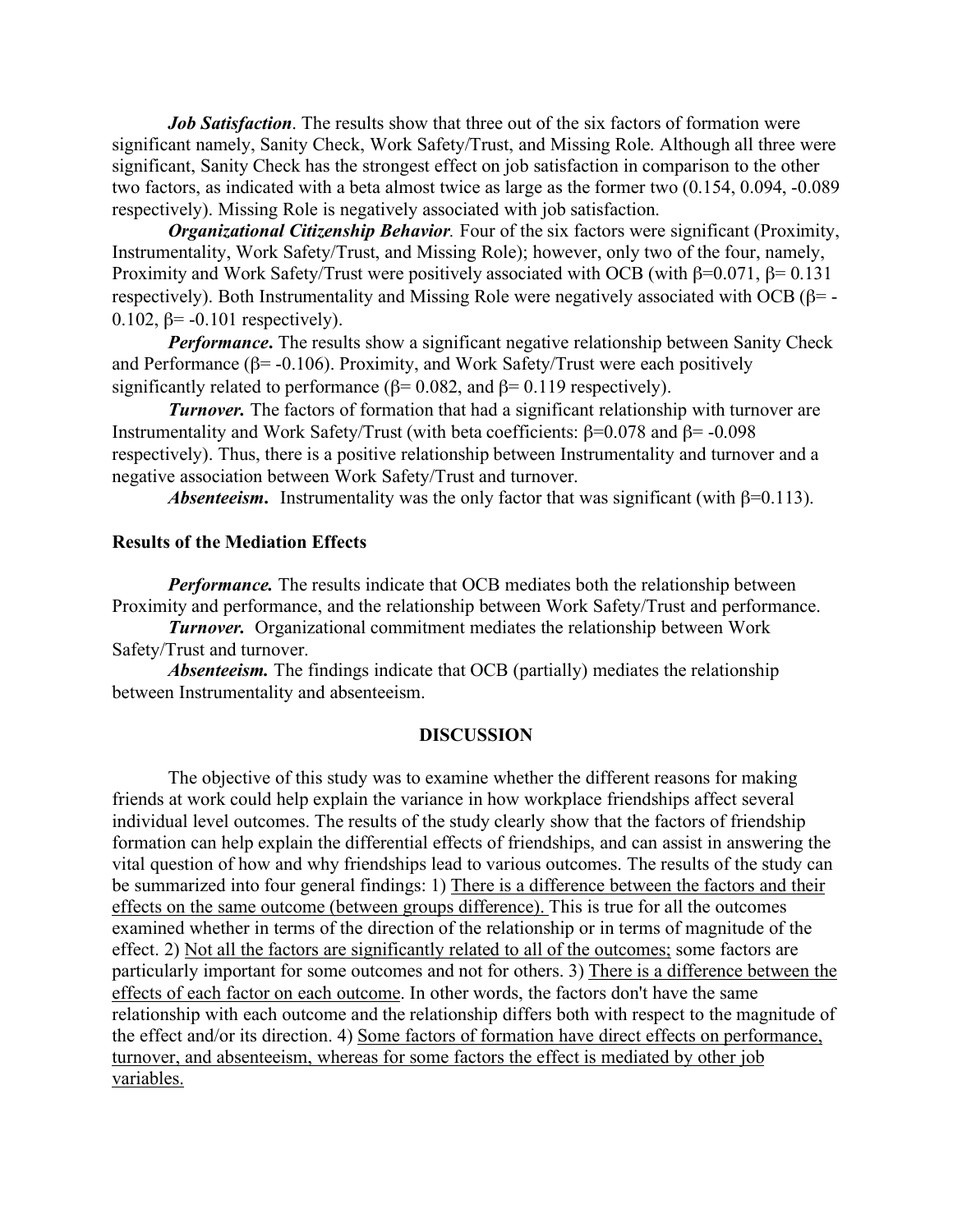The findings also imply significant differences between "Motivational" and "Facilitating" factors of formation, as well as a distinction between "Affective", "Cognitive" and "Instrumental" factors and their effects. Generally, the results indicate that motivational factors had a stronger effect on the outcomes than facilitating factors. In other words, friendships that were formed because the individual was *motivated t*o pursue the friendship (e.g. Sanity Check) and purposely sought the friendship have a stronger effect on job outcomes than friendships that were formed by chance such as Proximity. This suggests that when individuals make conscious decisions about pursuing workplace friendships at work, the relationship is more likely to affect them in terms of job related outcomes than when contextual or external factors facilitate the formation of that friendship. The results further suggest that within the motivational factors, there are significant differences between affective, cognitive and instrumental factors. Specifically, the results show that affective and instrumental factors impact more job outcomes than cognitive factors. In addition, in cases where both instrumental factors and affective factors had an effect on the same outcome, it was the affective factors that had the stronger effect (as indicated by the larger beta coefficient). Thus, affective factors of formation seem to be the most influential factors in relation to the job outcomes. A close examination of the two affective factors in the study; however, reveal additional findings. Work Safety is significantly positively related to organizational commitment, job satisfaction, OCB, performance, and negatively associated with turnover indicating that friendships which were formed as a result of Work Safety/Trust are highly beneficial for organizations. However, the Missing Role factor of formation is only positively associated with job involvement, and is negatively associated with job satisfaction and OCB. Thus, although affective factors may have the strongest affect on the outcomes, they can also have a strong negative effect which can be worrisome. Missing role is the factor of formation that has the highest emotional intensity associated with it in comparison to the other factors. Moreover, it is the factor where the most intimate information is exchanged and the friend pair meet very frequently. These findings imply that too much emotional intimacy at work may be detrimental and managers may want to influence/inhibit the formation of such ties.

## **CONCLUSION**

Heretofore, scholars merely examined the relationship between workplace friendships and various job outcomes and reported the findings without providing an account for why these effects exist. In this study, I provided a framework that focuses on the antecedent process of formation to uncover some of the 'black box'. Additionally, I illustrated that in order to understand current and be able to predict future relationships, it is vital for scholars not only to examine existing relationships in organizations, but to collect data on the progression of the relationship over time. Although this work provides important insights, this is only a first step and there are other explanations that should be explored. For example, scholars could examine whether vertical friendships as compared to horizontal ones differ with respect to their effect on outcomes. The stage of the friendship may be another factor that could explain why some friendships lead to certain outcomes and others do not. Scholars should propose and empirically investigate additional/alternative explanations so that we can gain a better understanding of how and why social relationships impact organizational functioning and effectiveness.

# **REFERENCES AVAILABLE FROM THE AUTHOR**